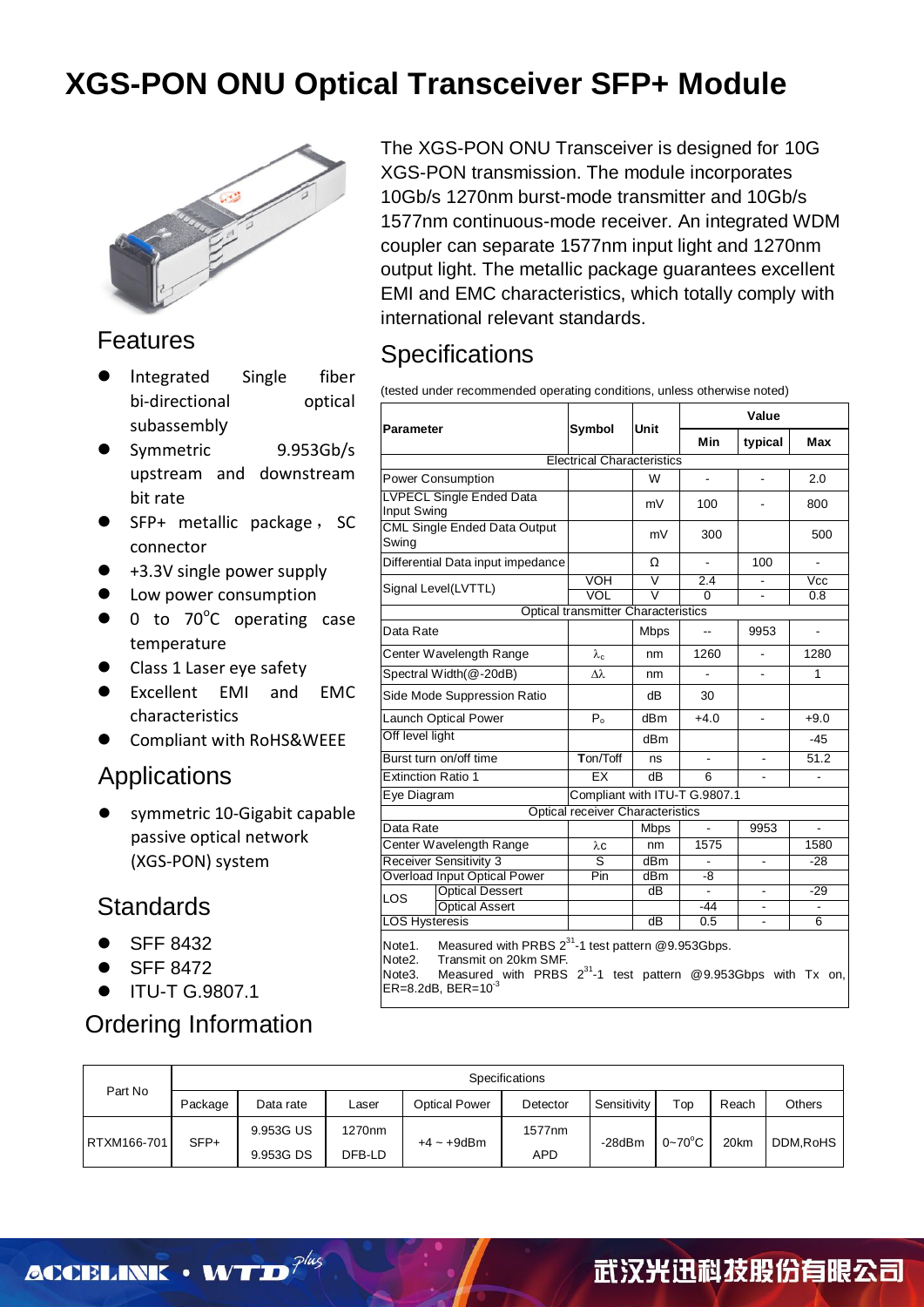#### **Absolute Maximum Ratings**

| <b>Parameter</b>          | <b>Symbol</b>   | Unit | Min | Max   |
|---------------------------|-----------------|------|-----|-------|
| Storage Temperature Range |                 | 。    | -40 | $+85$ |
| <b>Relative Humidity</b>  | RH              | %    |     | 95    |
| Power Supply Voltage      | $V_{\text{c}c}$ |      |     | +4    |
| Receiver Damage Threshold |                 | dBm  | -+6 |       |

### **Recommended Operating Conditions**

| Parameter                        | <b>Symbol</b> | Unit        | Min   | Тур      | <b>Max</b> |
|----------------------------------|---------------|-------------|-------|----------|------------|
| Operating Case Temperature Range |               | $\sim$<br>ີ |       |          |            |
| Power Supply Voltage             | $v_{\rm CC}$  |             | 3.135 | າ<br>ა.ა | 3.465      |

### **Principle diagram**



### **Optic Ports Definition**

Single SC receptacle optical interface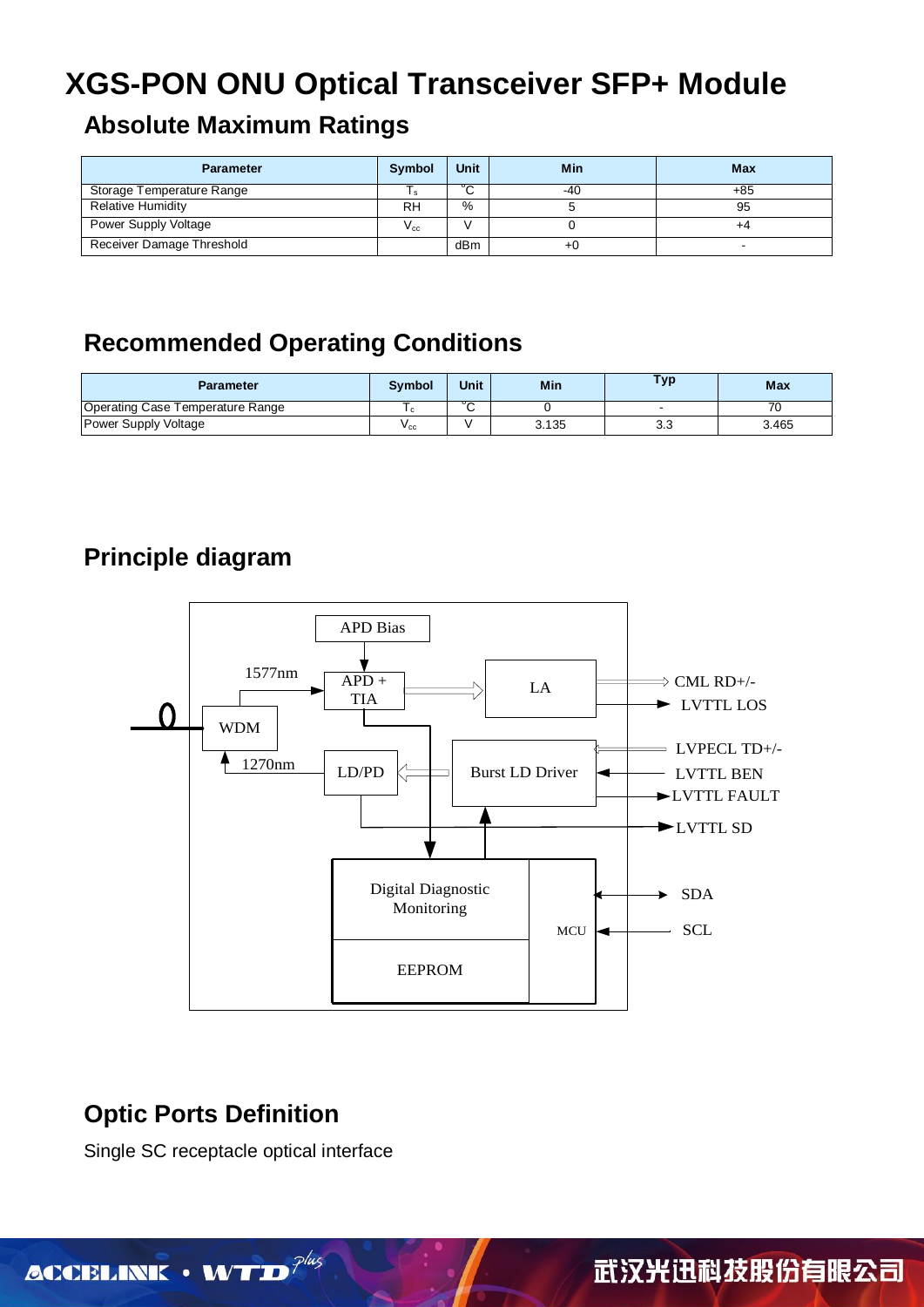### **Product appearance and Label**



### **Regulatory Compliance**

| Feature                                                           | <b>Test Method</b>                                           | Performance                                                                                                                                     |  |  |
|-------------------------------------------------------------------|--------------------------------------------------------------|-------------------------------------------------------------------------------------------------------------------------------------------------|--|--|
| Electrostatic Discharge<br>(ESD) to the Electrical<br><b>Pins</b> | MIL-STD-883E<br>Method 3015.7                                | Class $1$ ( $>1.5$ kV) – Human Body<br>Model                                                                                                    |  |  |
| <b>Electrostatic Discharge</b><br>(ESD) Immunity                  | IEC61000-4-2                                                 | LV4(Air discharge 15kV, Contact<br>discharge 8kV)<br>Performance criterion B                                                                    |  |  |
| Electromagnetic<br>Interference (EMI)                             | <b>CISPR22 ITE Class B</b><br>EN55022 Class B                | Compliant with standards                                                                                                                        |  |  |
| Immunity                                                          | IEC61000-4-3 Class 2<br>EN55024                              | Typically show no measurable effect<br>from a 3V/m field swept from 80 to<br>1000MHz applied to the transceiver<br>without a chassis enclosure. |  |  |
| <b>Eye Safety</b>                                                 | FDA 21 CFR<br>1040.10<br>and 1040.11<br>UL<br>TUV EN 60825-1 | Compliant with Class 1 laser product                                                                                                            |  |  |